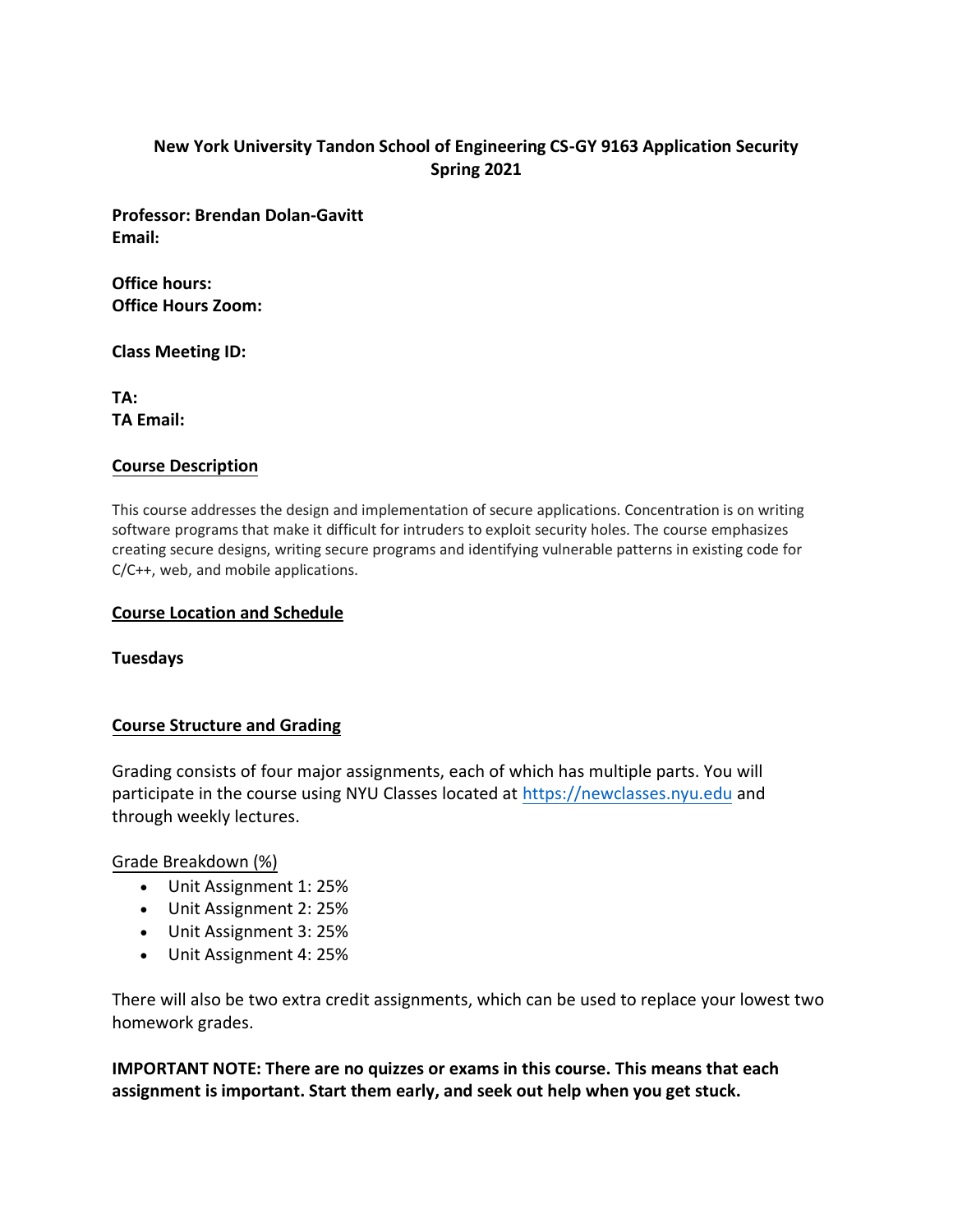#### **Attendance Policy**

Due to the COVID-19 pandemic, Application Security is a "blended" course. Any student may attend in-person or online; you do not have to ask me for permission. All lectures will be recorded using Zoom (if I forget to start recording at the beginning of class, please remind me!).

There may be some bugs to work out in the first few weeks, and we may have to switch to online-only format for part or all of the semester. Please let me know as soon as possible if you encounter any problems.

Should you need extra time for an assignment, please email me **before** the due date—I am usually happy to give extra time if there's a good reason!

Note that if you will be participating remotely, you are still encouraged to do so "synchronously". Video recordings will be available, but joining in real-time will give you the opportunity to ask questions live and help keep you on track.

### **In-Person Guidelines**

- 1. Masks must be worn at all times.
- 2. At the beginning of the semester, you will pick a seat in JAB474. You will be expected to use the same seat *every class* in order to help with contact tracing.
- 3. Two and a half hours is a long time. We will have a 10 minute break after the first hour. Please continue to observe social distancing during this time, though!

Everyone is expected to abide by the University's COVID-19 poclicy: [https://www.nyu.edu/about/policies-guidelines-compliance/policies-and-guidelines/building](https://www.nyu.edu/about/policies-guidelines-compliance/policies-and-guidelines/building-access-policy.html)[access-policy.html](https://www.nyu.edu/about/policies-guidelines-compliance/policies-and-guidelines/building-access-policy.html)

## **Readings**

The recommended text for the course is: **The Art of Software Security Assessment: Identifying and Preventing Software Vulnerabilities** by Mark Dowd, John McDonald, & Justin Schuh.

Access to free eBook from NYU library: <https://bobcat.library.nyu.edu/permalink/f/ci13eu/COURSES000344691> You can access NYU's central library here: <http://library.nyu.edu/> You can access NYU Tandon's Bern Dibner Library here: <http://library.poly.edu/>

We will not have any required readings from it, but it is an excellent resource for learning how to audit software for security vulnerabilities.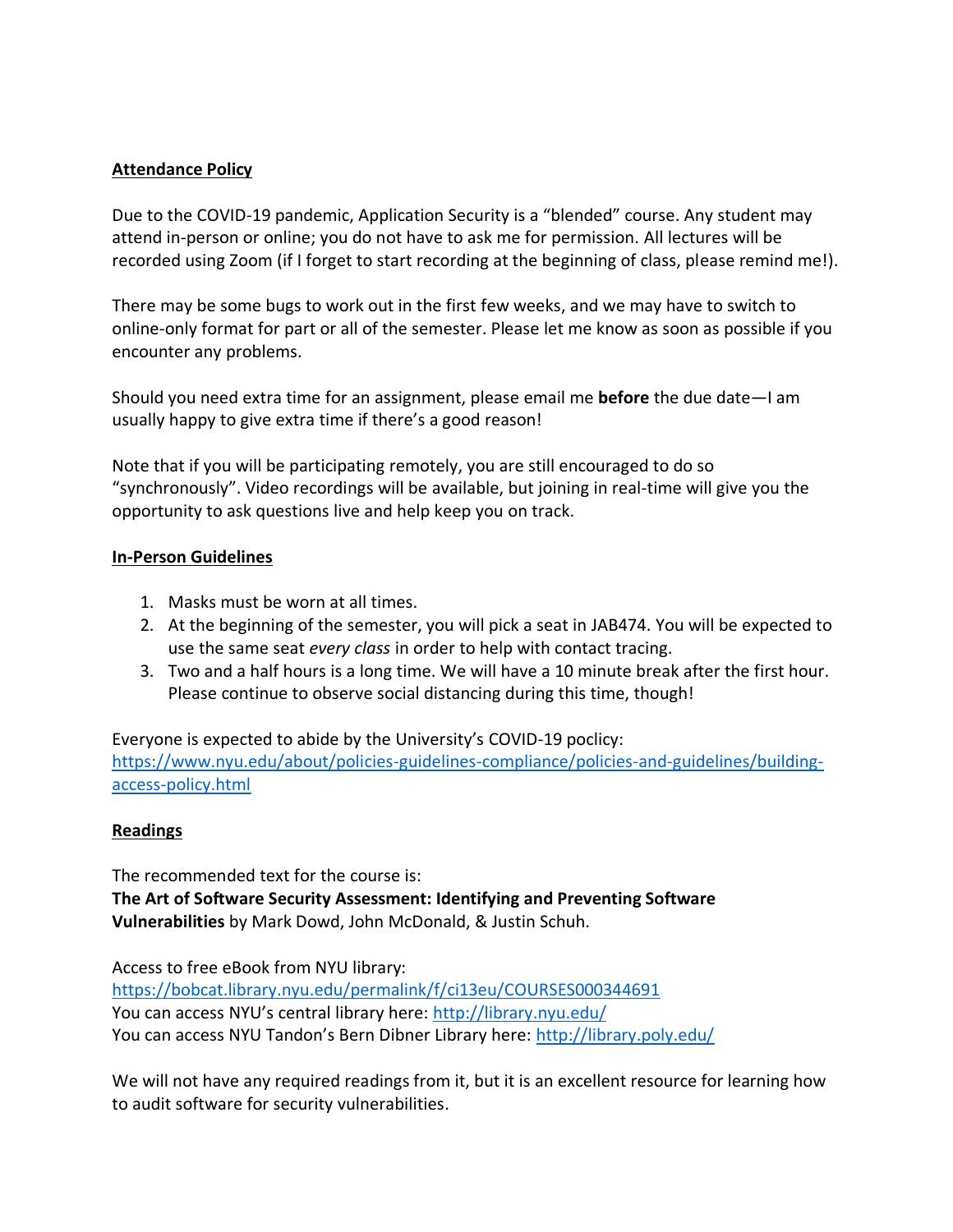### **Topics**

- Unit 1: Software Development Security (3 Weeks)
- Unit 2: Web Security (3 Weeks)
- Unit 3: Database Security (2 Weeks)
- Unit 4: Cloud Security (2 Weeks)
- Unit 5: Mobile Security (2 Weeks)

#### **Detailed Schedule**

| Week                     | <b>Topics</b>                                                                                            | Assignment            |
|--------------------------|----------------------------------------------------------------------------------------------------------|-----------------------|
| $\mathbf{1}$<br>2/2/2021 | C Programming Review<br>Version control, build control, linter, test<br>frameworks, CI/CD, packaging     | Assignment 1 Released |
| 2                        | Code reviews, fuzzing, static analysis                                                                   |                       |
| 2/9/2021                 | C Pitfalls, Undefined Behavior                                                                           |                       |
| 3<br>2/16/2021           | Attack basics (Buffer overflows, etc.) and<br>defenses                                                   |                       |
| $\overline{4}$           | Browser security model, HTTP, content                                                                    | Assignment 1 Due      |
| 2/23/2021                | rendering, isolation, communication, navigation,<br>security user Interface and cookies                  | Assignment 2 Released |
| 5<br>3/2/2021            | Session management and user authentication,<br>content security policies, web workers, and<br>extensions |                       |
| 6                        | Cross Site Scripting, CSRF and                                                                           |                       |
| 3/9/2021                 | metacharacter vulnerabilities                                                                            |                       |
| $\overline{7}$           | Basics of databases, access control,                                                                     |                       |
| 3/16/2021                | privileges and views in Databases,                                                                       |                       |
|                          | techniques for encrypting sensitive<br>information in databases, threats to e-                           |                       |
|                          | commerce transactions, protecting data                                                                   |                       |
|                          | integrity and ensuring accessibility.                                                                    |                       |
| 8                        | Logging and recovery, ARIES & logging,                                                                   | Assignment 2 Due      |
| 3/23/2021                | key-value database                                                                                       | Assignment 3 Released |
| 9                        | Docker, PID, Mount, Network, UTS, IPC,                                                                   |                       |
| 3/30/2021                | User; cgroups; capabilities; seccomp; container                                                          |                       |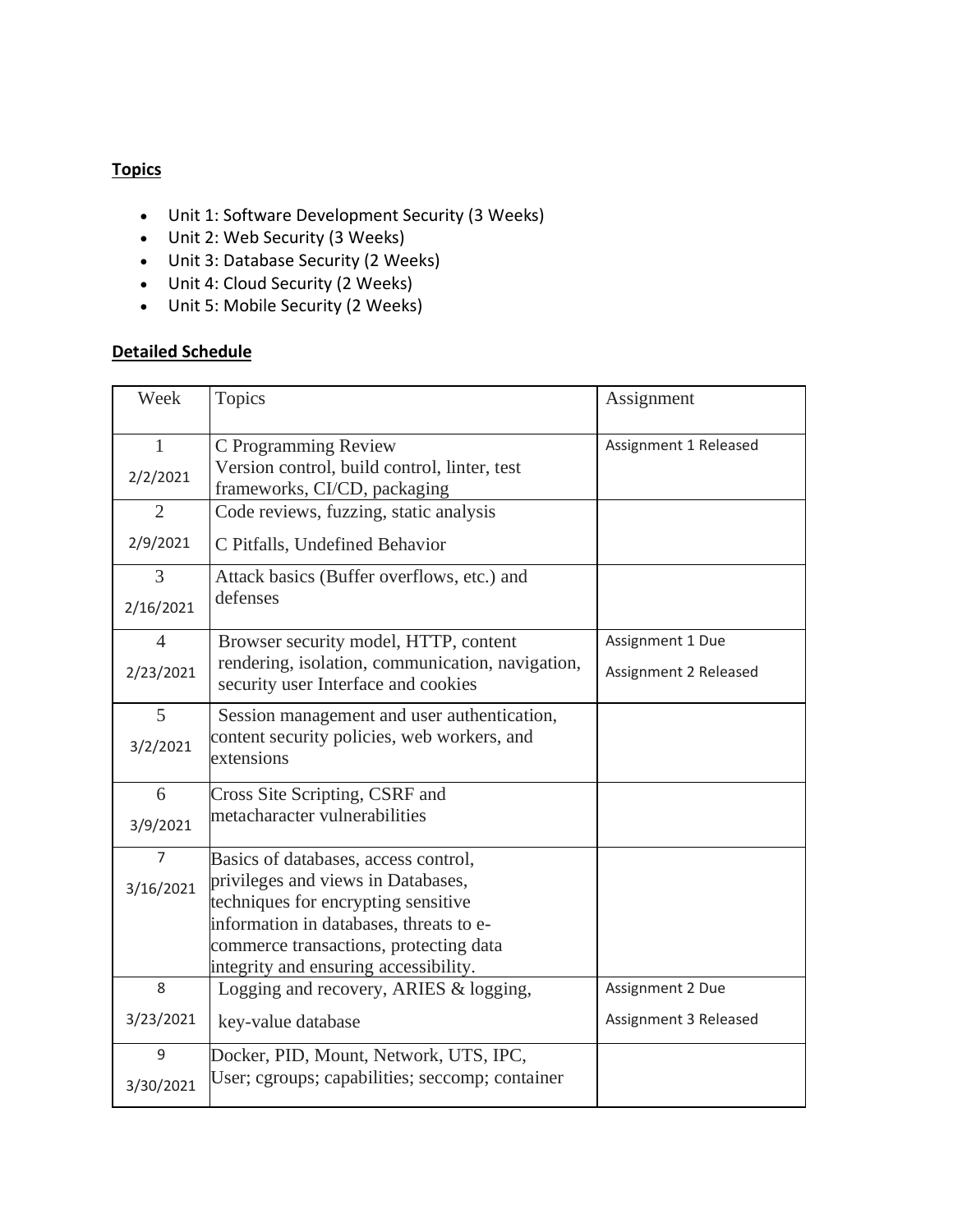|                 | image scanning and signing and authorization<br>plugins.                                                |                                              |
|-----------------|---------------------------------------------------------------------------------------------------------|----------------------------------------------|
| 10              | Kubernetes, Notary/TUF, SPIFFE, ISTIO, OPA                                                              | Assignment 3 Due                             |
| 4/6/2021        |                                                                                                         | Assignment 4 Released                        |
| 11<br>4/13/2021 | Core security concepts, platform and trends,<br>Threat categories, system architecture and<br>defenses. |                                              |
| 12<br>4/20/2021 | Device controls, privacy controls, system<br>security                                                   |                                              |
| 13<br>4/27/2021 | Encryption & data protection, app security                                                              |                                              |
| 14              | Grab bag: feel free to suggest topics!                                                                  | Assignment 4 Due                             |
| 5/4/2021        |                                                                                                         |                                              |
| 15              | Finals Week (no class)                                                                                  | Extra Credit due by end of Finals<br>period. |

#### **Course Communication**

#### *Announcements* -

Announcements will be posted on NYU Classes on a regular basis. You can locate all class announcements under the *Announcements* tab of our class. Be sure to check the class announcements regularly as they will contain important information about class assignments and other class matters.

#### *Email –*

You are encouraged to post your questions about the course in the Forums discussions on NYU Classes. This is an open forum in which you and your classmates are encouraged to answer each other's questions. But, if you need to contact me directly, please email me at **[.....](mailto:brendandg@nyu.edu).** You can expect a response within 48 hours.

#### *Slack –*

[We have a Slack workspace for the class. You can join it via this link:](https://join.slack.com/t/appsecspring2021/shared_invite/zt-lpciiwmq-UITTeDWnTG3JKz5gbEJrYw) 

#### *Netiquette –*

When participating in an online class it is important to interact with your peers in an appropriate manner. Always use professional language in your discussion board posts and emails. Please be respectful of your classmates at all times even if you disagree with their ideas.

#### **Moses Center Statement of Disability**